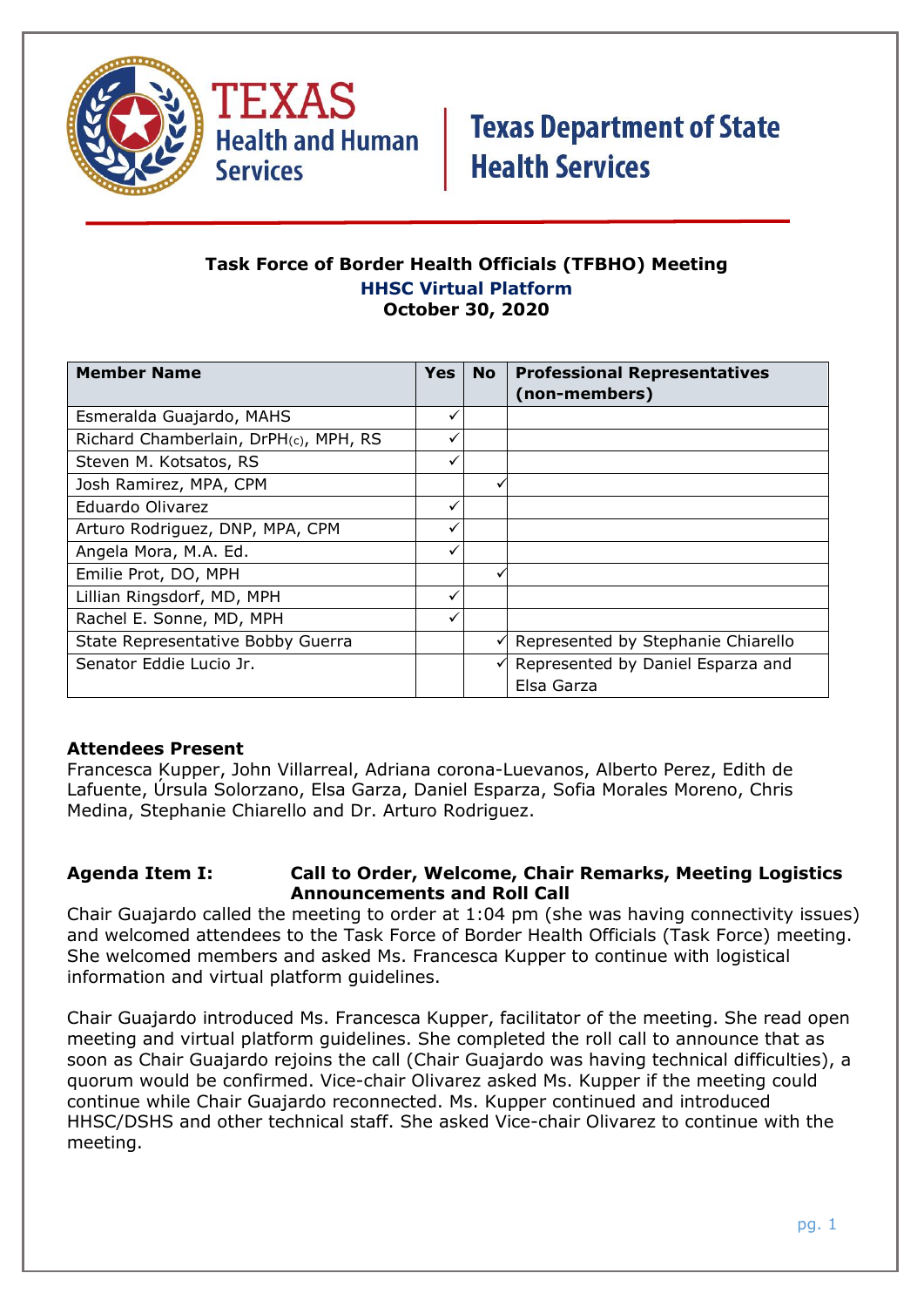

Vice-chair Olivarez asked if legislative members, their staff or state agency staff to introduce themselves.

### **Agenda Item II: Approval of February 20, 2020 and October 15, 2020 Meeting Minutes**

Chair Guajardo announced that she was able to re-join the call and asked if Vice-chair Olivarez could continue leading the meeting because of the technical difficulties she was experiencing. He asked if anyone offered additions or edits to the February 20 Meeting Minutes. Mr. Kotsatos made a motion to accept the February 20, 2020 Meeting Minutes and Vice-chair Olivarez seconded the motion to accept the minutes. Ms. Kupper continued with a roll call vote to formally approve of the minutes. The minutes were approved.

Vice-chair Olivarez continued by asking if anyone offered additions or edits to the October 15, 2020 Meeting Minutes. Mr. Chamberlain requested to have the title of "Dr." removed from his name from the minutes, as he is a currently a candidate for such a title. Mr. Kotsatos made a motion to accept the October 15 Meeting Minutes and Mr. Chamberlain seconded the motion. Ms. Kupper continued with a roll call vote to formally approve of the minutes. The minutes were approved.

After the meeting minutes were approved, Ms. Kupper announced that Ms. Stephanie Chiarello of Representative Guerra's Office joined the meeting as well as Dr. Rodriguez from the City of Brownsville. Vice-chair Olivarez welcomed them to the meeting. He asked Ms. Kupper if a quorum was established, despite technical difficulties; Ms. Kupper confirmed that a quorum was in effect.

### **Agenda Item III: Update: Restricted Use License (Senate Bill 1312 of the 86th Legislative Session)**

Vice-chair Olivarez introduced Mr. Dan Hunter from the Texas Department of Agriculture (TDA). Mr. Hunter updated members about the limited-use license for mosquito control in border counties. He explained that attorneys had begun writing proposed rules and will be published for comments. TDA staff continue working with Texas Agrilife personnel to set-up a training protocol for testing. Staff are also collaborating with the testing vendor, TSI, to complete the test. It should be completed, along with the training classes, within the next 60 days. We hope this work addresses the issues identified by Senator Lucio at the last legislative session.

Vice-chair Olivarez thanked Mr. Hunter and mentioned how important this process is, especially when responding to emergency events. Mr. Esparza also thanked Mr. Hunter for the great work TDA has done to make this a reality and how it will help border counties in the future. Dr. Rodriguez also expressed his thanks and hot vitally important this will be for border counties. Vice-chair Olivarez asked if there were any questions for Mr. Hunter. Members didn't have any questions and he moved onto the next agenda item.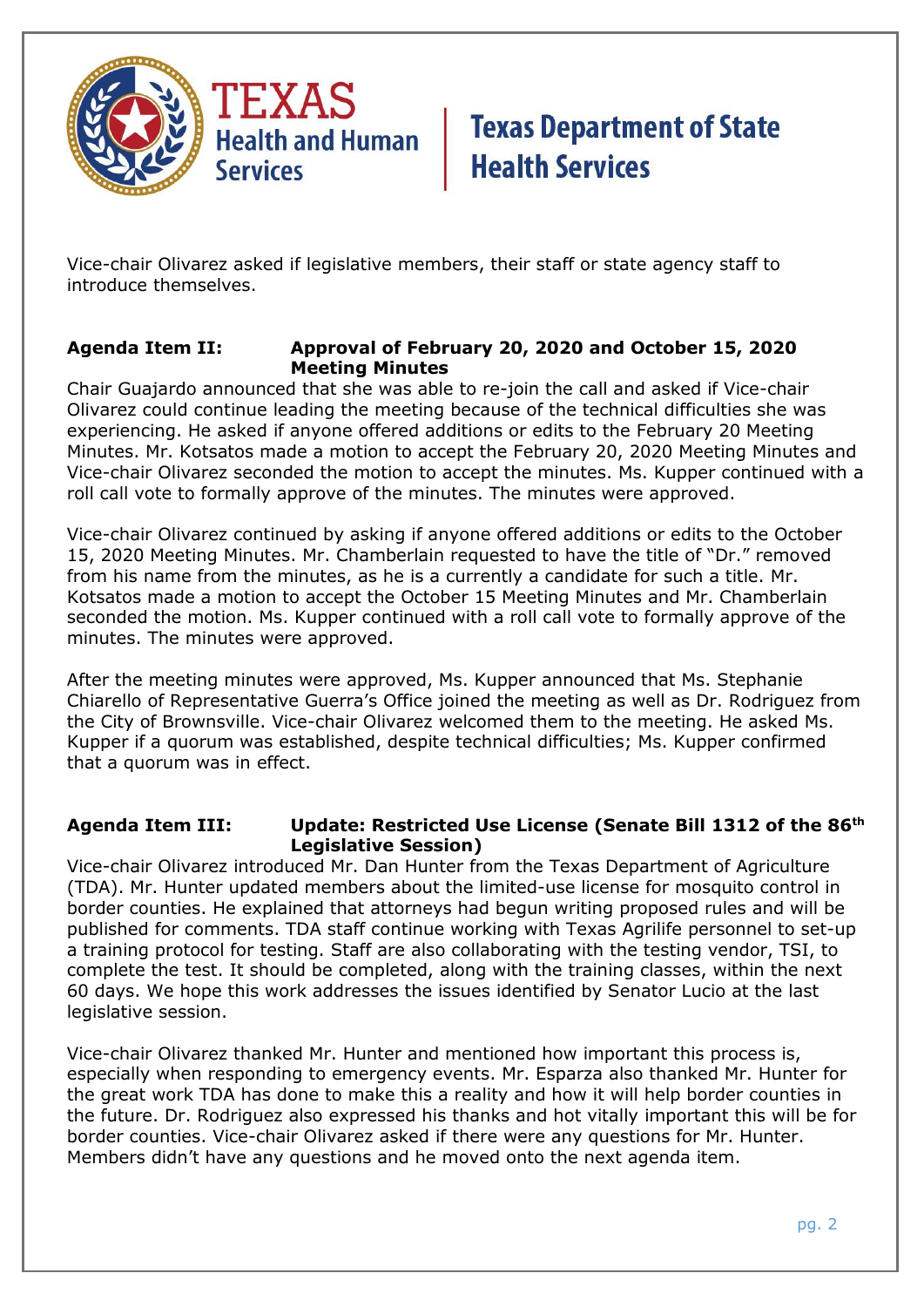



### **Agenda Item IV: Update: Multi-disciplinary Response/Recovery Team (2018 Recommendation)/Rapid Local and Regional Support Plan (Senate Bill 1312 of the 86th Legislative Session)**

Vice-chair Olivarez introduced Mr. Chris Medina. Mr. Medina spoke about the Deployable Teams Standard Operating Guidelines and how they relate to the previous recommendation and SB 1312. He explained how the guidelines provide guidance for teams that are deployed to respond to incidents, emergencies and disasters by the State and Regional Health Medical Operations Center (SMOC/RHMOC). This guide is not intended for vendors or other medical staffing that is, for example, assisting with the current pandemic. Its focus is on DSHS staff deployable teams. The guide refers to the mission, training, equipment requirements and phases of deployment of different teams.

He also mentioned how teams can be assembled and deployed to support border operations, including Spanish-speaking individuals to assist in any type of event. Vice-chair Olivarez thanked Mr. Medina for his presentation and for the border-related component and asked if members had any questions or comments. Chair Guajardo apologized for being in and out of the meeting due to connectivity issues and asked if the guidelines are only in effect when the SMOC is activated. Mr. Medina explained that the guidelines are for anytime an incident occurs, including when the SMOC isn't activated. He also mentioned how DSHS has responded to incidents of different scales at different times and teams can be deployed to support any mission at any time.

Chair Guajardo asked if there was a plan that details exactly what can or can't be supported or if a process exists for local health departments to request resources. Mr. Medina suggested first discussing any issues of support to their local regional staff who have zoonosis control experts. Then, they'd include central office staff if/when necessary to identify next steps or requirement to support a response plan.

Mr. Esparza asked about the study or assessment referenced in SB 1312 and if there were findings from the study, which could lead to appropriate strategies for a regional support plan. Mr. Medina stated that the question might be more appropriately answered by staff form the Zoonosis Control Branch and is not aware if such a study has been conducted. Mr. Esparza asked that a more comprehensive inquiry be attained from appropriate staff to follow-up at a future meeting.

Vice-chair Olivarez thanked Mr. Esparza and asked Mr. Villarreal for appropriate next steps regarding this issue. Mr. Villarreal explained that Zoonosis Control Branch staff were copied on all correspondence leading up to Mr. Medina's presentation and that he'd be happy to follow-up with them to ensure they report if any assessment has been completed.

Dr. Rodriguez mentioned the use of buffalo turbines. Chair Guajardo mentioned that there were issues accessing some of that equipment due to ample required justifications. At times, we may need equipment due to recent findings without an actual event taking place. When that happens, will such equipment be available and what is the process for requesting it, independent of an event. Dr. Rodriguez also referenced a similar scenario when there is a regional need for local collaboration to ensure needs are met. He also mentioned the drone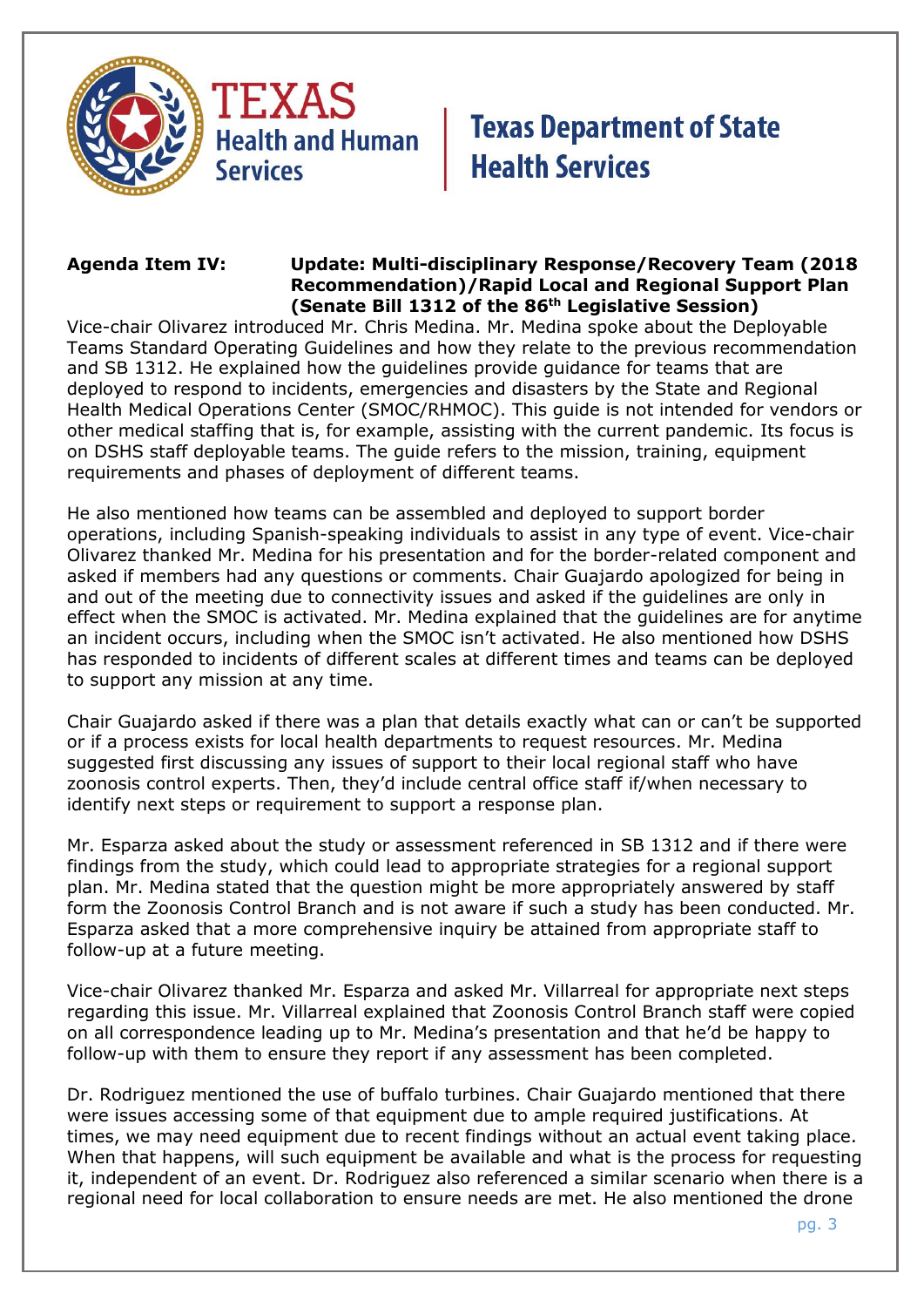

they recently acquired and how they want to make it available for any valley city to use when needed regionally. Chair Guajardo expressed that more will be revealed as a result of the study mentioned in SB 1312 in its relation to the regional response plan.

### **Agenda Item V: Discussion: Identify top COVID-19 Response needs for border public health recommendations**

Chair Guajardo started this discussion to outline top priorities and recommendations. Vicechair Olivarez stated the following:

- 1) Laboratory capacity A continuation of a previous discussions and the corresponding assessment that may have been paused due to the COVID pandemic. He expressed that we've proven the need for this critical issue and look forward to the assessment to be completed. This will show the public/private labs that are available, including universities, during a large-scale event. It's very important that border-wide lab capacity be integrated into one border lab capacity system.
- 2) Data management There have been different issues that have surfaced during COVID and how data management is a difficult local operation to handle incoming data from the state and the private sector. Specific attention must be given to this topic because we're still not done with COVID.
- 3) Integration and expansion of testing, including testing within school systems because there are concerns with the reliability of antigen tests. We need to ensure the state has a clear understanding about that.
- 4) Staffing is also a major concern. It's very helpful that the state helps us with staffing of public health personnel, epidemiologists, etc. but there needs to be permanent funding allowed for staffing or at least long-term planning for funding. We're funded through March of 2021 but we're just starting the plans for our vaccination program (tentatively from November until the spring of 2021). This funding must be viewed as a first responder level of funding of a major health event. The state of Texas and our legislators must consider this as a public health, first responder-type of funding, just like fire, police, EMS. It should be respected and given the financial support it deserves.

Dr. Rodriguez echoed Vice-chair Olivarez' thoughts and suggested that the great need to consider our geographic location on the border and the improvement to our data communication with our neighbors to the south due to infectious diseases shared on both sides of border. We've done a good job combatting COVID on the southern border, but we must continue to improve our data communication with our Mexican counterparts, especially in these dire times.

Mr. Chamberlain agreed with previous discussions. I just recently asked about the COAG grant in response to COVID. They stated that they hadn't received that report. Staffing is a big issue with Laredo health. In December of 2021, we're slated to lose about 45 staff members. If there's no renewal after March of 2021, we'll lose the rest of the 15 staff members assisting with COVID. If that happens, our COVID response will be dwindled back to eight PHEP staff members for thousands of potential cases that may be looming in the area. This daily marathon we continue to run has no end point in sight. Having permanent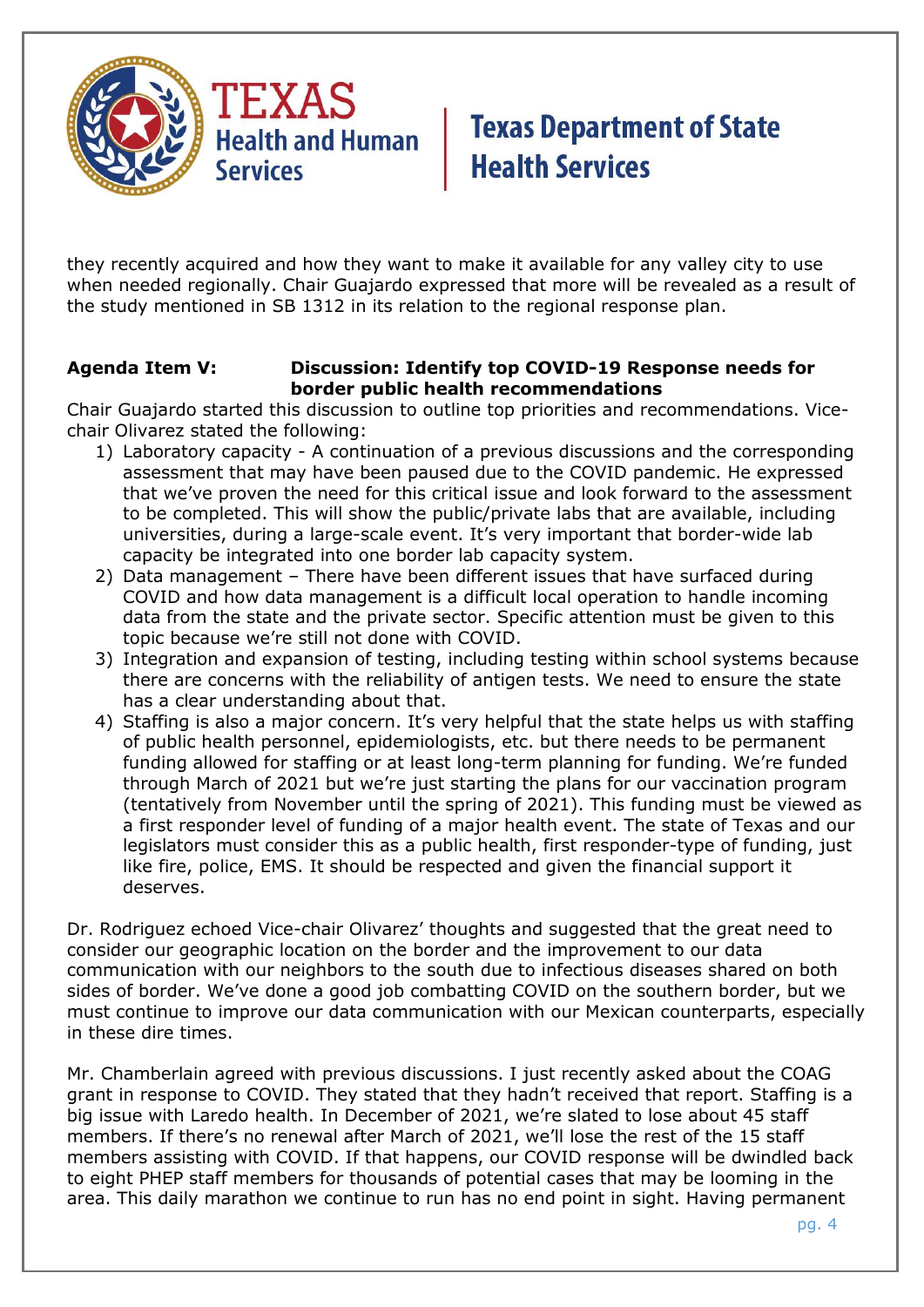

funding or consideration for long-term funding is crucial. We may not even be dealing with COVID, it might be something else in 2022 or 2023 if another invasive and infectious, respiratory disease comes our way. We must have staff already in place ready to respond, instead of building up during an event. Lab capacity and interoperability of data systemsharing is also very important to ensure data is shared efficiently and safely.

Mr. Kotsatos agreed with previous comments, especially that of staffing issues. Chair Guajardo agreed with the comments shared, including that of binational data while Vice-Chair added the environmental health capacity during an event and altering Texas Administrative and Health Codes to reinforce of how we deal with public health in eateries and social gathering places, including bars to help avoid viral infections in the future. Mr. Kotsatos added that cities should adopt state health and safety codes to give cites more power to track and enforce the prevention of an infection. In McAllen, we haven't adopted it, so we rely on the county for quarantine orders. If cities would adopt them, it would give them more enforcement action and authority. Vice-chair Olivarez asked for Mr. Esparza for his thoughts on the issue.

Mr. Esparza shared information about the statute being broad enough to expand on most of the issues mentioned. The health and safety code issue is something that can be handled locally. He expanded on this point and reminded members of their role.

Chair Guajardo thanked members for their input and shared of her experiences in Cameron County and how funding must be on need and not on population. For example, Cameron County received a fraction of what more populous counties received, even though case numbers rivaled that of counties with larger populations. The funding formula needs to change and shouldn't be based on population, alone. It must also be based on other factors. When it came to Zika, Harris County received approximately \$2,000,000 while Cameron and Hidalgo counties received about \$800,000 and were the only counties with local cases. When it comes to COVID-19 vaccinations, most of the funding may be based on private providers vaccinating patients. However, along the border, we have a lot of uninsured people that will come to our clinics. Public Health will have to handle that issue. It's a challenge to figure out how we'll address this issue if funding will continue to be based on population. My staff are working 14-hour days, and this goes back to the mental health issue that we spoke of weeks ago.

Mr. Esparza shared about similarities and differences among border cities and expanded on legislative support of its ex officio members as well as the Texas House Border Caucus. He encouraged members to continue to identify challenges and solutions to improve border public health. Mr. Villarreal thanked Mr. Esparza and other legislative staff for their continued support and referred to Vice-chair Olivarez' reference to writing a letter to Dr. Hellerstedt of potential recommendations in addition to the completion of the November 1, 2020 Report that will likely be turned in late spring or early summer of 2021 due to the related extension request. He encouraged members to continue to draft recommendations and stated that he'd follow protocol to submit the letter accordingly and include them in the upcoming report.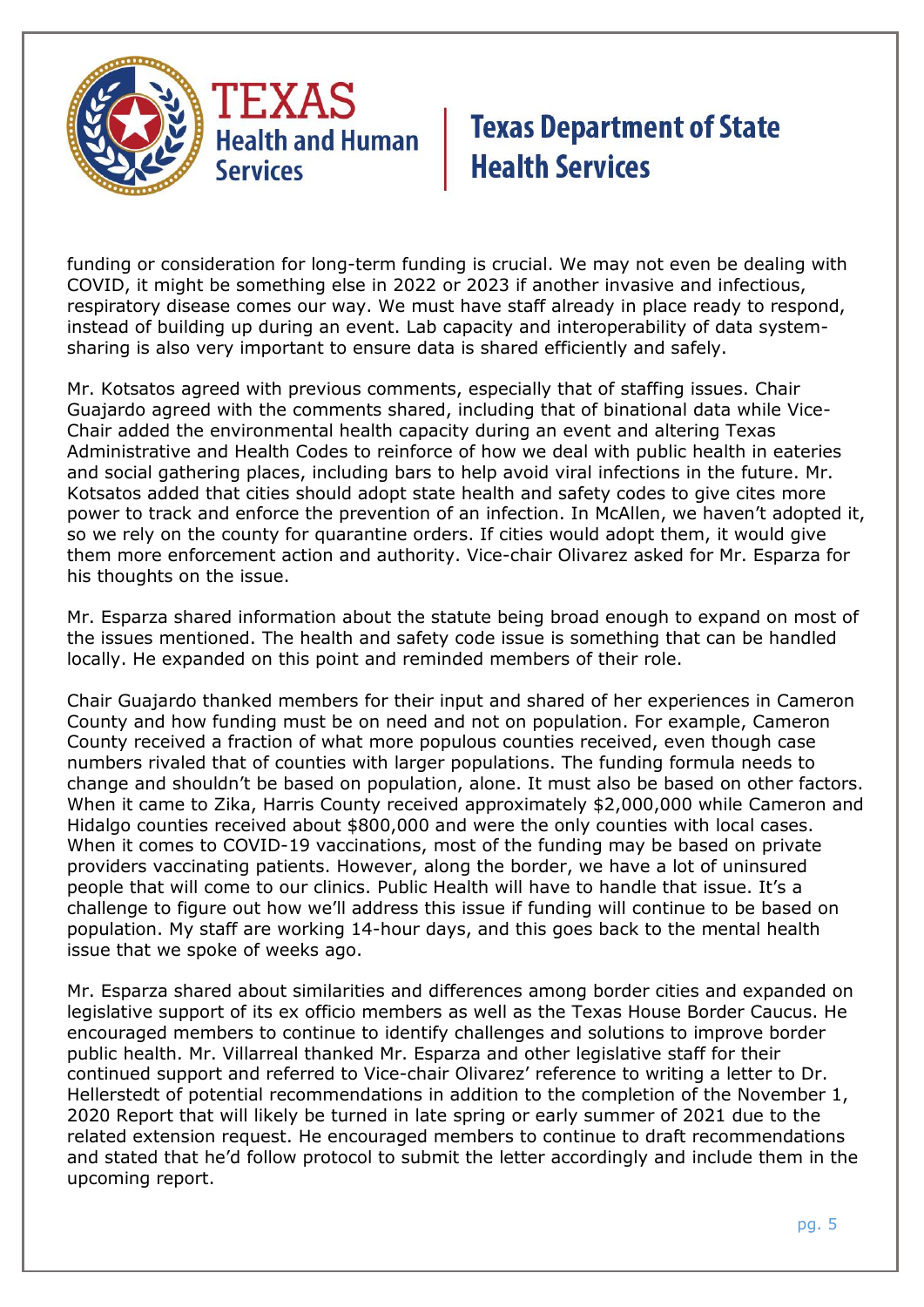

Vice-chair Olivarez asked members about recommendations and whether to handle as a group or as a homework item. Mr. Chamberlain stated that it would be helpful to include the ideas from local stakeholders. Chair Guajardo agreed with the idea. Vice-chair Olivarez asked members to continue with this as a homework item. Mr. Villarreal suggested that the recommendation be finalized by the next meeting (November 18, 2020) and reminded members that the can collaborate so long as the number of members is under five, which wouldn't be constituted as a quorum. Vice-chair Olivarez requested that recommendations be produced by next Friday, November 6, followed by a conference call to produce finalized recommendations by the next meeting on November 18. Chair Guajardo agreed. Other members also agreed with the decision. Vice-chair Olivarez asked members to produce no more than three recommendations to be turned in by noon on Friday, November 6 to allow ample time to meet internally before the next meeting.

### **Agenda Item VI: Assign subcommittee chairs to produce Priority Recommendations by November 18, 2020**

Chair Guajardo opened the discussion by stating that five border public health priorities already exist. Therefore, COVID-specific recommendations will fall in line with those priorities. Members agreed to collaborate and assign members attending this meeting to lead certain subcommittees. Chair Guajardo and Vice-chair Olivarez agreed to meet with Mr. Villarreal to determine subcommittee leadership for the homework assignment, in addition to members working with Regional Medical Directors and local health department leads to receive the information by November 12 and then meet with Mr. Villarreal to discuss next steps prior to the November 18 meeting.

Chair Guajardo clarified the following regarding border public health priorities/subcommittees:

Border Public Health Infrastructure Subcommittee – Chair Guajardo (lead)

Dr. Rodriguez Mr. Chamberlain Mr. Kotsatos Vice-chair Olivarez

Communicable Disease Subcommittee – Dr. Prot (lead)

Mr. Chamberlain Dr. Ringsdorf (Ms. Mora will be asked if she'd like to participate in this subcommittee)

Environmental Health Subcommittee – Mr. Kotsatos (lead) Mr. Chamberlain Mr. Ramirez Dr. Sonne Vice-chair Olivarez